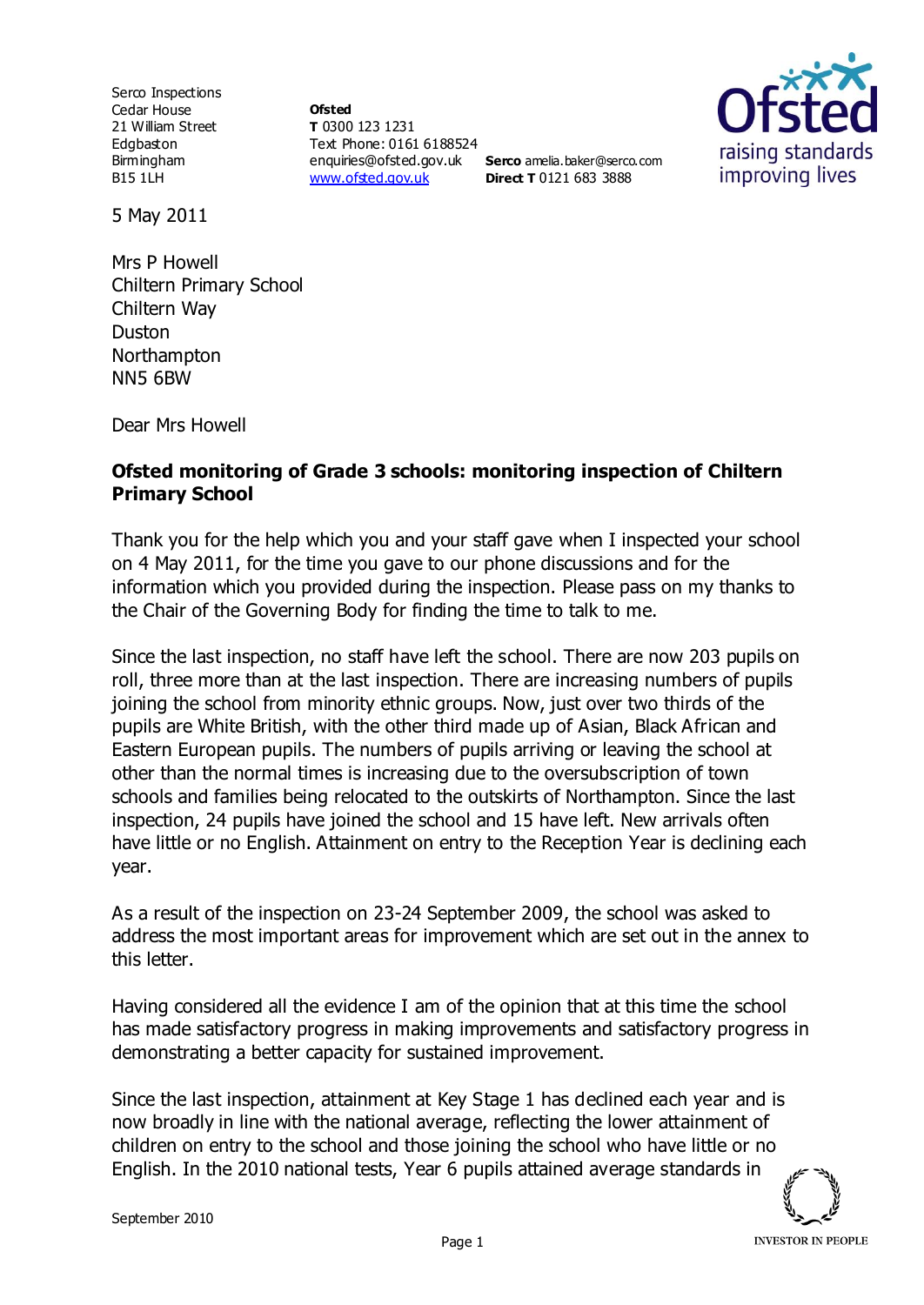

English and above average standards in mathematics. There has been a stronger focus on monitoring the attainment of individual pupils and now every pupil's progress can clearly be explained. The last inspection identified that attainment in reading was a strength of the school. Now, attainment in reading is broadly similar to that in other schools due to the increase in the number of pupils who arrive in the school with little or no English. Progress in Key Stage 2 is beginning to accelerate, especially in mathematics, and standards were higher in 2010, when 83% of pupils attained the national average in both English and mathematics compared with 72% the previous year. This is the result of closer monitoring of pupils' progress data by senior staff, demonstrating a strengthening of the capacity to improve. The school was asked to increase the number of pupils attaining higher levels, and now there are similar numbers of pupils attaining Level 5 in English and mathematics compared with the national average. One of the issues in the past had been the inconsistent progress made by some Key Stage 2 classes and the need for catch-up in Year 6. Progress is now more consistent across the school due to more detailed data tracking how well pupils are performing; earlier intervention when pupils are falling behind; and the additional support that has been provided for Key Stage 2 staff.

The marking of pupils work is now more consistent across the school. Staff all use the same marking system to show pupils how they can improve their work. Pupils explained that their work is marked regularly and that they find teachers' comments helpful in knowing how to make progress. They say that the comments are more useful in mathematics than in English because they are given extra work to practise the mathematical skills that they find more difficult.

Lesson observations by senior staff are now much more rigorous in what they set out to monitor. The information gathered from monitoring activity is used to support individual members of staff or to prompt additional whole-staff training. For example, the monitoring of teaching identified that many of the staff were unsure about how to make accurate progress judgements, especially at the start of Key Stage 2. The ensuing training focused on this issue and now there is much more consistency and understanding throughout the school. Individual Key Stage 2 staff have been supported with their monitoring of pupils' progress. Termly progress meetings have quickly identified pupils who may be falling behind or who are not sufficiently challenged. There is now greater potential for pupils to make quicker progress.

Six lessons were observed during this inspection. All staff were seen with the exception of Reception, where the class was out on a school visit. In the best lessons pupils are very well behaved, engaged in their learning and are excited to talk about their work. There is a clear learning focus for the lesson and questions are carefully directed to support and extend learning. In the less successful lessons teachers talk too much, the learning objective for the lesson is not sufficiently clear and there are not enough planned opportunities for the teacher to review the learning, and measure how much pupils have learned.

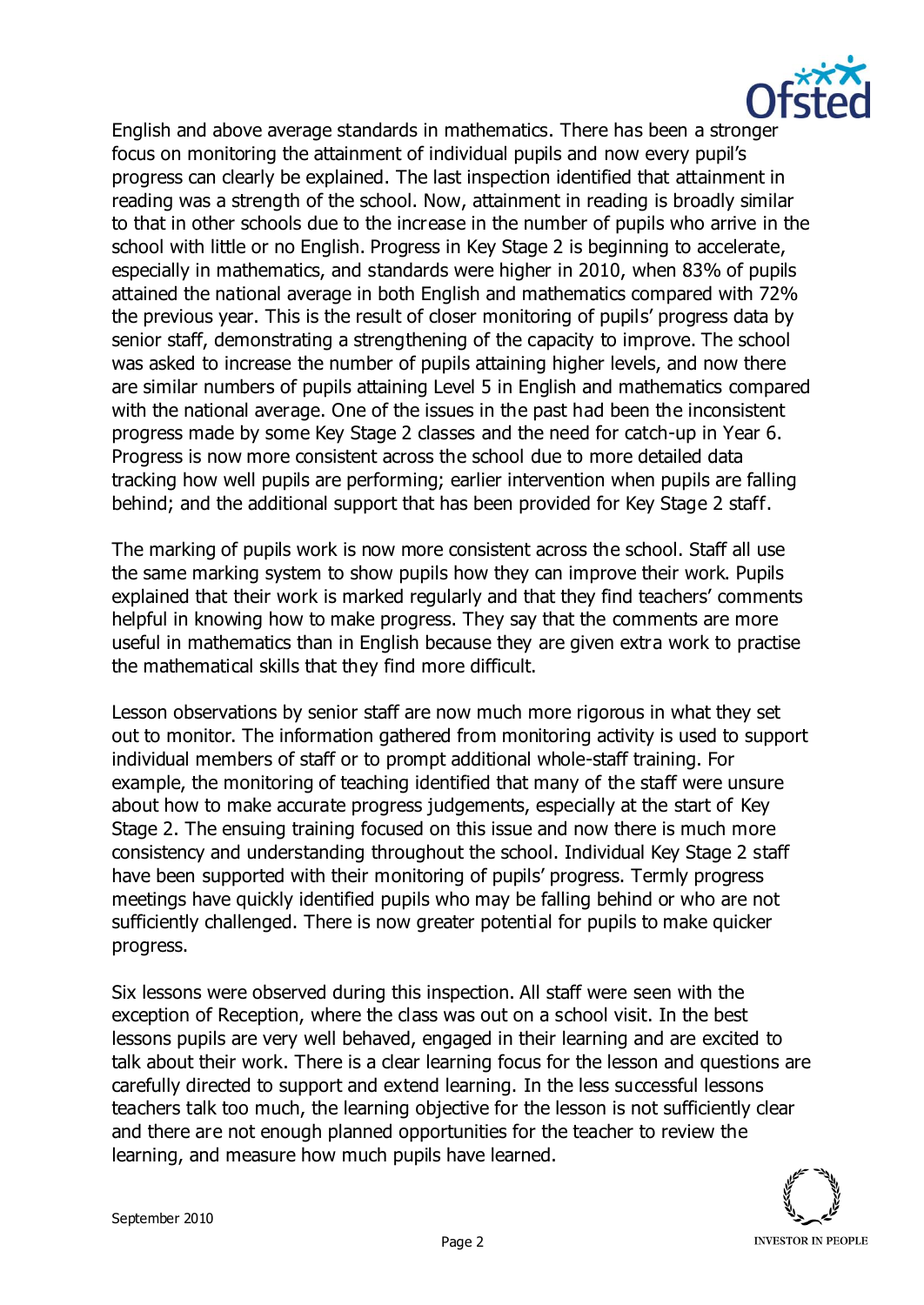

The support provided by the local authority and other partners working with the school has been effective. Good examples are the support for English and mathematics, and training to develop the skills of senior staff to monitor, support and improve teaching effectively.

I hope that you have found the inspection helpful in promoting improvement in your school. This letter will be posted on the Ofsted website.

Yours sincerely

**Clive Kempton HMI Her Majesty's Inspector**